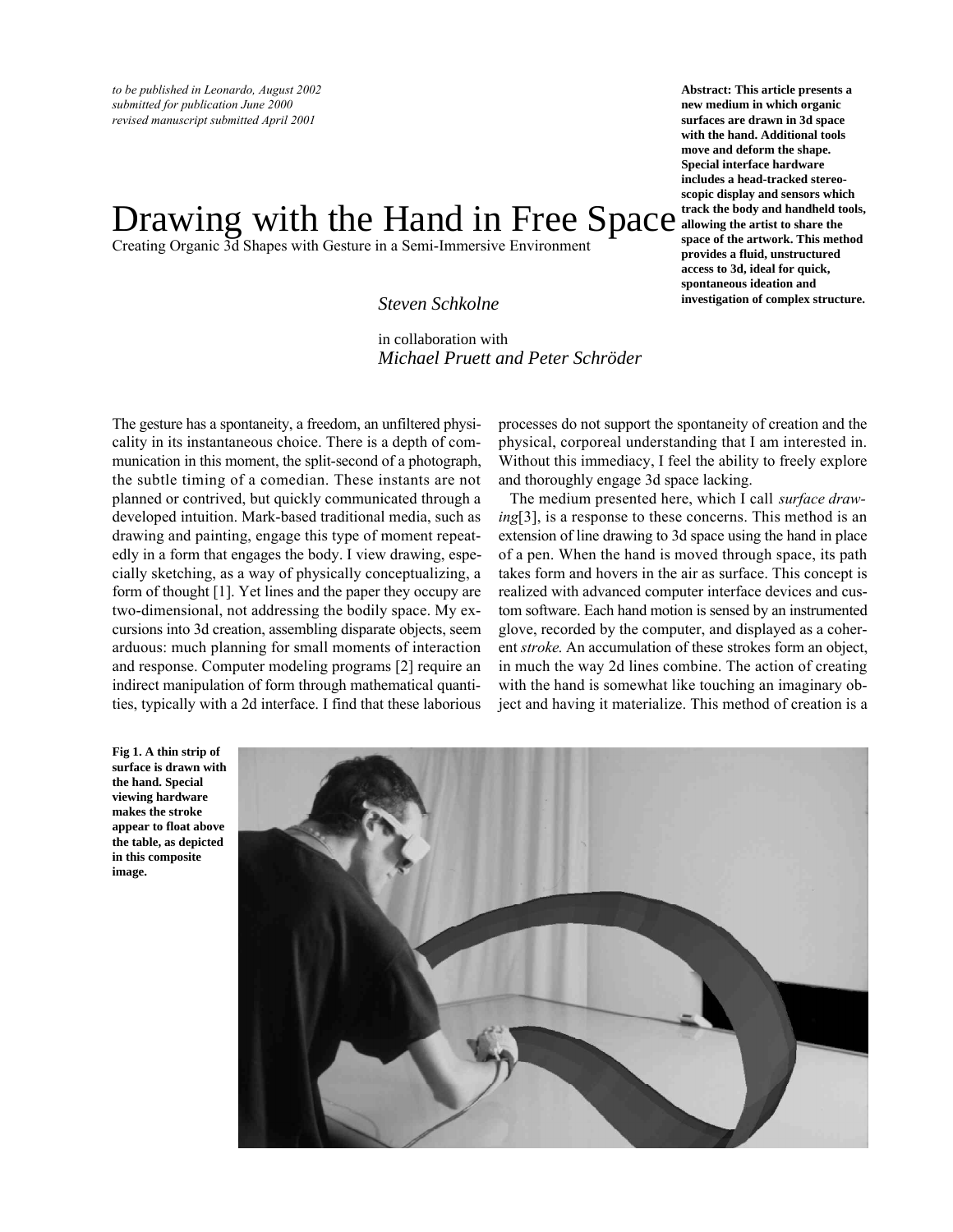

**Fig. 2. Basic methods of developing surfaces: (a) The path of the hand in space is captured as a stroke. A sensor on the lower index finger detects the thumb's closing, which initiates the drawing. (b) Sensed tongs are used to rotate this figure drawing. Two pairs of tongs used together can scale an object. (c) An ergonomic 3d eraser with a button on it. The eraser removes a small volume from an object. (d) A magnet, held between the fingers, attracts surface. This tool does not create new geometry, but rather produces small refinements.** *photography by Vanessa Stump*

recording of gesture, capturing a performative body as object. The relationship between artist and object is two-way, with the object enveloping the artist, affecting the growth of form.

This method provides much of the relationship to 3d space that I seek. I have pursued this approach, both as an artist investigating visual space and as a computer scientist (in collaboration with Peter Schröder and Michael Pruett at Caltech) developing a system to support this interaction. I am concerned with making a system that is general purpose for the artistic community at large. To this end, I first investigated the ability to make representational surface drawings. More recently I created abstract shapes that develop structural relationships which are unique to this medium. In both of these investigations the focus has been more on geometry than color. This is due to a favoritism of structure, and an anticipation of future work in texture and shading.

#### **THE PHYSICAL INTERFACE**

This concept was realized using the Responsive Workbench [4], a large table that acts as a display surface. Wearing head-tracked stereoscopic shutterglasses [5], objects appear to float above this table within the user's body space. In this environment, a number of physical tools are used to create and manipulate shapes. The user wears a glove [6] on the dominant hand which senses the shape of the hand. Along with a motion tracker on the wrist, these hand motions are turned into shapes [7] by a computer which displays them in realtime. A stroke is started by closing the thumb – pushing it against a sensor on the lower index finger. The color of the stroke can be changed by turning a color wheel that rests on the tabletop.

A pair of kitchen tongs freely moves and rotates objects in 3d space. The motion-tracked tongs have a pressure sensor which detects when they are closed. A second pair of tongs has the same functionality. When the two tongs are used together they can increase the size of the object (by closing both tongs and moving them apart) or shrink it (by moving them closer to one another). Scaling an object changes the size of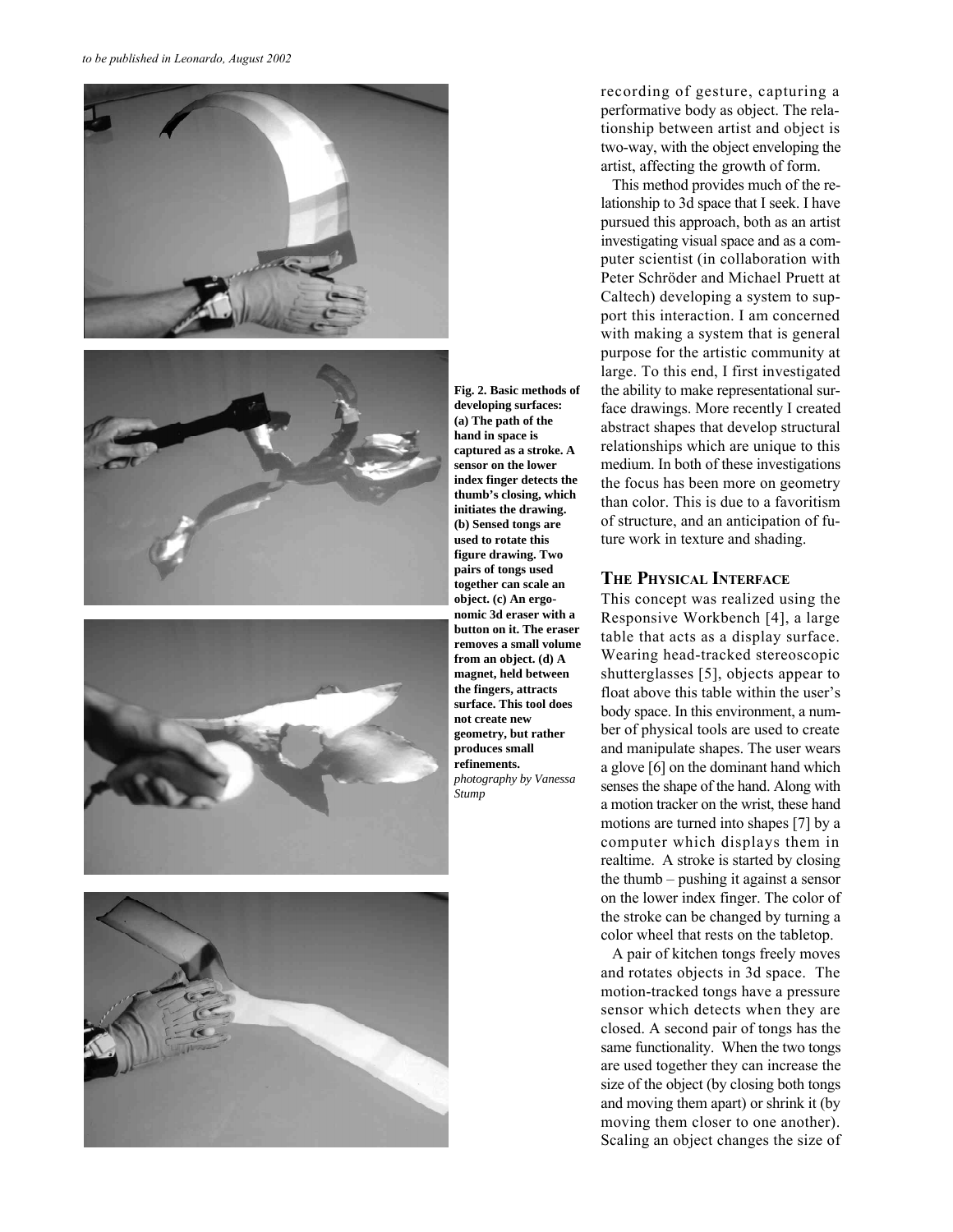the hand relative to the object, and thus details can be added at any scale. Small features can also be created by drawing thinner strokes; This is accomplished by drawing with the hand in a pointing position [8].

Two additional tools modify shapes: an eraser and a magnet. The eraser is molded out of yellow silicone, designed to fit easily in the hand. When its sensor is pressed with the thumb, a small volume is removed from the piece. The magnet fits lightly in the hand, somewhat like a toenail brush. This tool attracts a shape, pulling it slightly towards the hand. This method of *overdrawing* [9] does not create new geometry but rather slightly modifies it.

The pattern of these interactions is very physical. All of the operations are accomplished with motion, the act of creation is a performance whose record is part of a developing interaction. The thought that goes into an object's creation is channeled through motion and perception. Guided by the instant, forms emerge as a reaction to space.

This interest in performance, emotion, action, and the subtlety of the artist's hand is shared with abstract expressionist painting [10]. In the behavior of the medium, some distinctions become apparent. As I have become adept with surface drawing I have grown to move the object constantly as I work. The piece spins quickly, and the process is as much about seeing as doing. This interaction is different from that of action painting, where the canvas is an object of the mark. In surface drawing, marks re-enter and thus re-engage the space of the body, becoming both subject and object. Instead of the static visual field of the painting, this interaction nurtures an intense form of vision which is demanding and engrossing. Through this process, an interactive contemplation of form and relationship with structure emerges that is intricate, fluid, dynamic: as much about spatial awareness, observation, and reaction as it is a place for expressionist catharsis.

#### **REPRESENTATIONAL SHAPES**

My first experiences with this method focus on the creation of representational **Fig. 3.** *fwr***, triangle mesh, 2000. This shape was created from several hand gestures: defining motions which denote the edge of the petals, followed by motions to**

objects. Constructing such shapes requires the invention of new process. Drawing precise objects, much like in 2d painting, is aided by preliminary sketching. To draw *fwr*, shown in Figure 3 [11], I first sketched some basic petal positions. I analyzed this shape and made marks approximating more final petal positions, which served as guidelines for a refined drawing of the shape. The petals are best drawn edgefirst, as the edges are defining characteristics of this form.

I find this method similar in spirit to my 2d representational process, fluid in structure, a reflection of thought through motion very much filled with the instant. I often find myself squinting my eyes and getting a feel for where something should go. In stark contrast to current 3d modeling software, I do not have to think about x-y-z coordinates, interpolating curves, or other linguistic handles. There is little enforced structure, whatever I describe is directly and immediately represented. In contrast to physical media, I do not have to build a structure to support the flower's petals, or concern myself as to how they will stay in place after being drawn.

It is common in line drawing to render a live model in a short pose. I repeated this exercise with one-minute gesture drawings, the resulting surface drawings are shown in Figure 4. Unlike 2d drawing, perspective is not needed. The drawing instead required feeling the model's position in my own work space. As with the flower, this process entailed many motions rolling over and around the figure as it was being created. These quick sketches have a pronounced roughness to them, a gestural quality that is inherent to their process. The chunkiness of these figures is somewhat characteristic of the graphic signature of surface drawings. One can see the body, a crudeness of manipulation that resembles clay. The solidity of clay is replaced with the thinness, the air of foil.

## **ABSTRACT SHAPES**

I am currently investigating surface drawings that adopt a more abstract representation. These objects, less focused on replicating extant material forms, appear quite unlike physical sculptures or other computer graphics shapes. Figure 5 shows *fthr*, an example of this purely constructive process. These forms grow incrementally in a spatial balance. A salient characteristic of these objects is that they are hard to represent on the printed page. The three separate views of *fthr* demonstrate a rich three-dimensional complexity. Viewing the printed page, I find picturing the

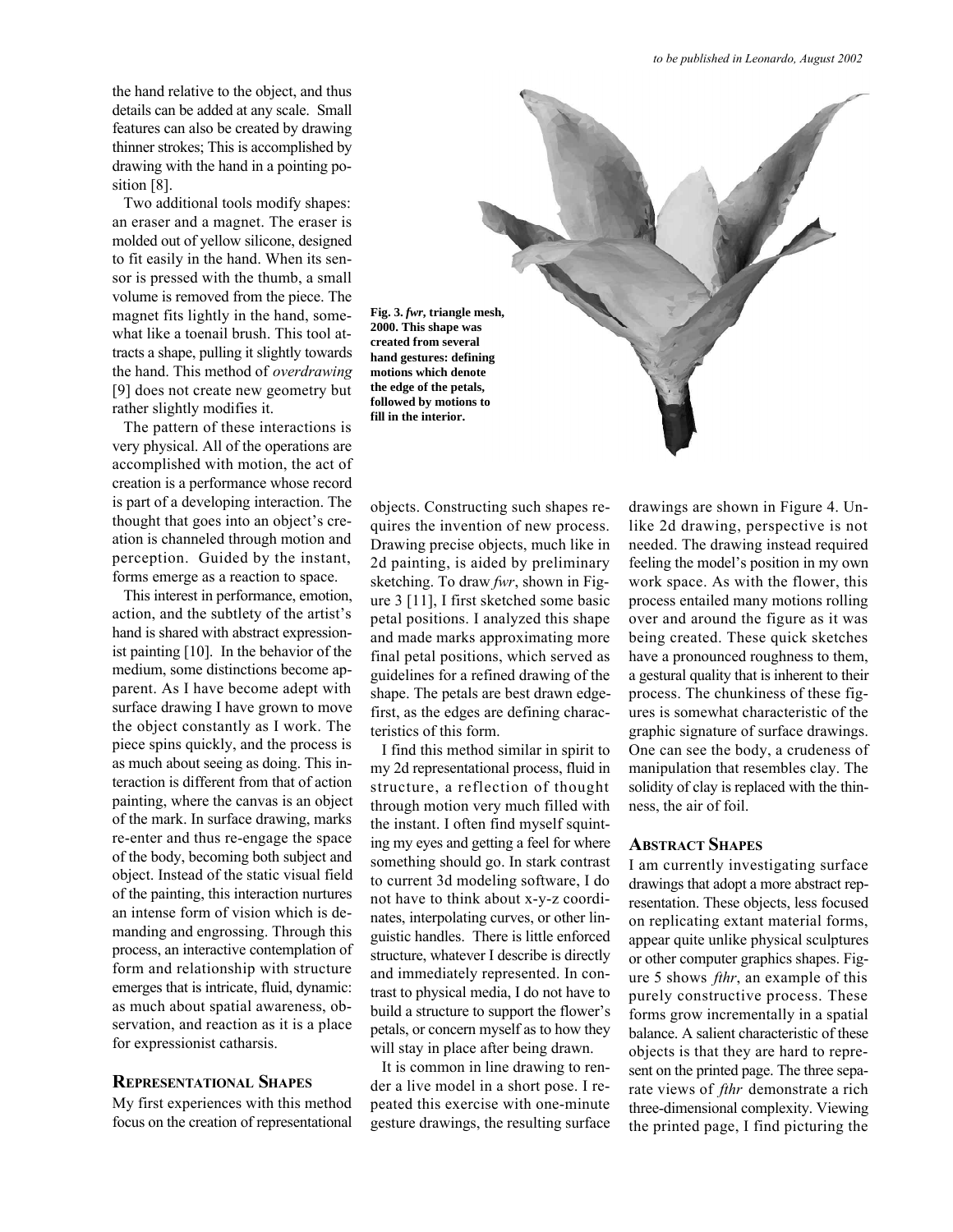

mental rotations between each pair to be quite arduous [12]. Such an object is difficult to conceptualize with two-dimensional tools.

This enriched understanding of structure is the greatest potential of this method. The comprehension builds as the space serves as marking ground for shape. Elements are easily placed, relations develop amongst the marks. This constructive process is not predetermined, but proceeds in a loose and fluid manner, letting ideas grow. This physical basis for abstract thought is a perceptual tool which enables conception. The sophistication and simplicity of the constructive process facilitate exploration with a minimum of cognitive overhead.

Other objects in this series take advantage of scale, containing miniature details that are as rich as the larger form they inhabit. Their nature is difficult to represent on the page and in physical reproduction alike: An interactive investigation of the form is needed. Through scaling and rotation, investigating these shapes, the viewer is thrust into a complex spatial dialogue, the precise language of which lies undeveloped.

The objects in this series are an example of the freedom that I have been seeking in three dimensions. This abstraction is employed in a bodily space which directly relates to the artist during construction, and interacts with the 3d viewer's body. The shapes have a materiality, a raw roughness of physicality which they embody despite their inherently aphysical embodiment. The stereotypical emotionally divorced, purely abstract and immaterial nature of the machine has merged with the stereotypically crude, lo-fi and Neanderthal action of the body. This quality is symptomatic of a larger philosophy of mine, that as technology progresses we become more aware of our bodies, of our existence as perceptual entities, rather than fleeing into an abstract mental space that is devoid of body.

# **OTHER APPLICATIONS**

This method is a general way of creating 3d shapes, and as such has many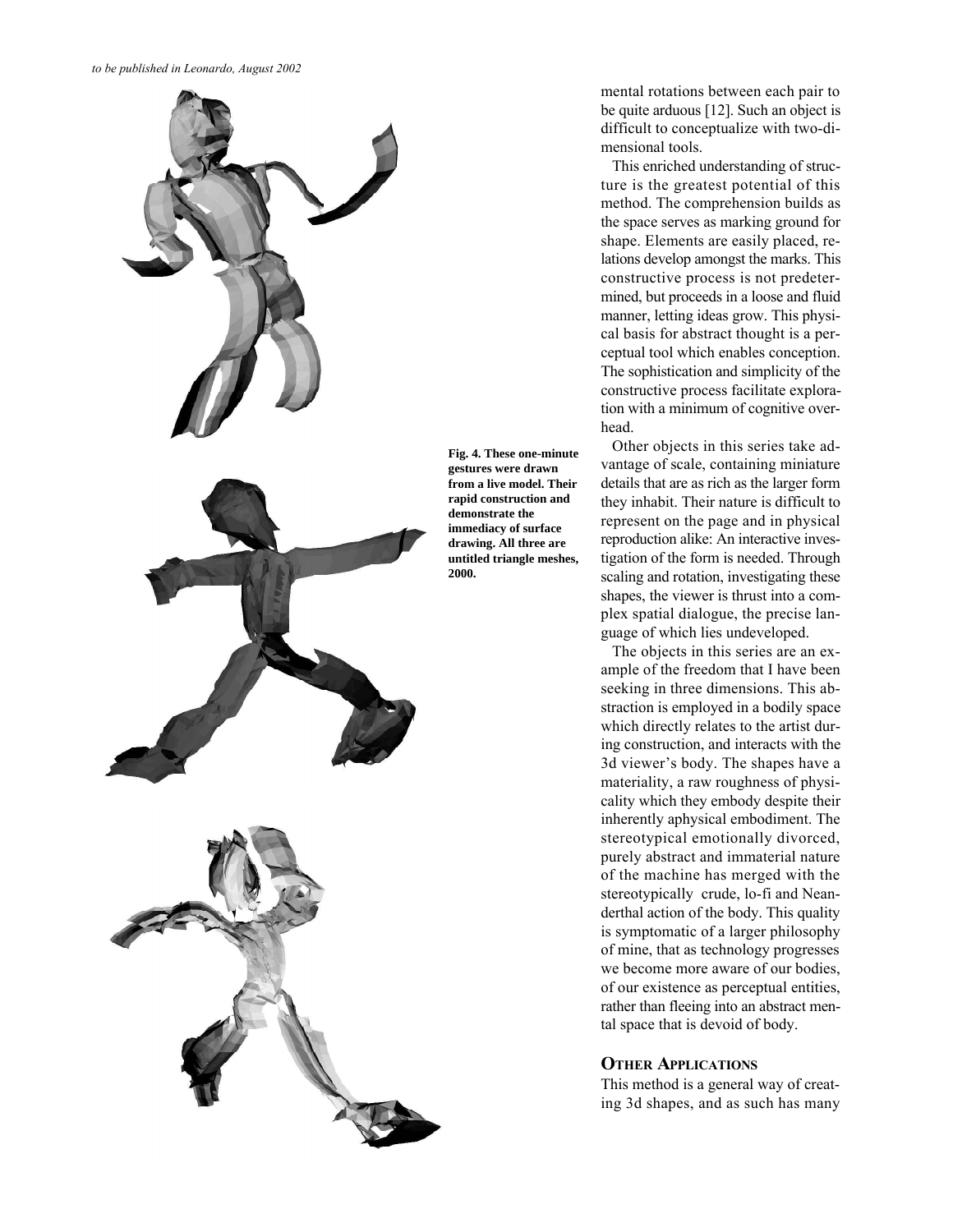applications outside of pure artistic exploration. The system can be used for the conceptual design of any 3d object: buildings, characters, cars, clothes, furniture, and roller coasters included. Once prototyped, shapes can be brought into standard 3d modeling applications for lighting, refinement, rendering or animation. The digital files can also be used as starting points for manufacture, or directly printed as objects using 3d lithography. Surface drawings are useful for conceptual design. For example, surface drawings can serve as conceptual sketches for a project that will be completed by a traditional method such as object assembly.

Applications of surface drawing are being investigated in collaboration with Designworks/USA [13], an industrial design firm. They are interested in making surface drawings for conceptual prototypes of products, which in their case range from automobiles to cellular phones. In the words of Senior Designer Gary Fitzgerald:

> We are interested in capturing the emotions that drive gestural descriptions of form. We will be exploring the world of subtleties and nuances that only this type of rapid capture enables. This is a story telling experience illustrated as geometry [14].

They have experimented with the setup at Caltech, and I have built a second implementation at Designworks to give their designers more access to the process.

I have also shown this system to audiences in two recent exhibitions [15]. The audience understands very quickly how this medium works: People begin creating shapes instantaneously. Gaining control of this medium is more difficult, and requires experience. Gestural skills translate well into creating shapes, although some artists begin by thinking very two-dimensionally. It takes practice to get the most out of this medium. The learning process that users go through is not one in which they learn how the software works, but rather an understanding of body and space.

# **FUTURE WORK**

The medium as it stands is primarily suited to organic shapes. Perfectly flat

**Fig. 5.** *fthr***, triangle mesh, 2000. Three views of this static object reveal a complex 3d structure. This shape is poorly represented by the printed page. For example, the rotations between the shapes are difficult to visualize. The small diagrams between the images denote the approximate rotations the shape goes through before a stationary viewer. The spatial relationships inherent to this form are not easily conceptualized with twodimensional tools. The original 3d model is available online [12].**